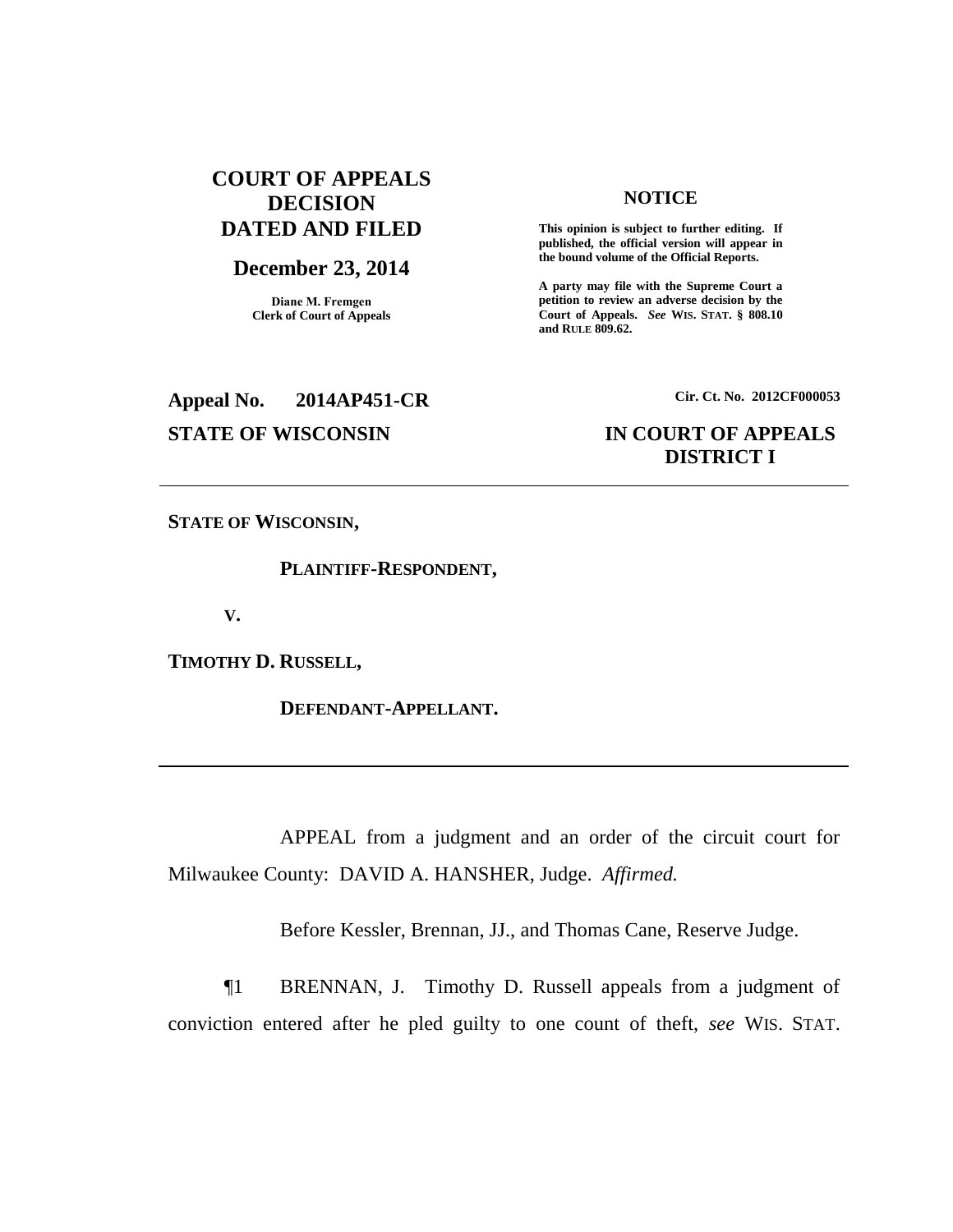§ 943.20(1)(b)  $(2011-12)$ , and from an order denying his motion for postconviction relief. Russell argues that: (1) he was deprived of due process when the circuit court allegedly erroneously sentenced him for the crime of misconduct in public office; and (2) the circuit court erred when it ordered Russell to pay restitution for a West Milwaukee office space because he alleges that the State failed to demonstrate a causal nexus between the office space and his crimes. Because the record belies Russell's assertions in both instances, we affirm.

#### **BACKGROUND**

¶2 On January 5, 2012, the State filed a criminal complaint charging Russell with three counts of felony theft by embezzlement.

¶3 Count 1 alleged that Russell embezzled more than \$10,000 from the Heritage Guard Preservation Society, Inc. ("HGPS"), a corporation he controlled, in violation of WIS. STAT.  $\S$ § 943.20(1)(b) & (3)(c). According to the criminal complaint, Russell operated HGPS for the purpose of raising funds for Operation Freedom, an event sponsored by the Milwaukee County Executive's Office to honor military veterans. County employees processed donations for deposit in an HGPS account that Russell controlled. In 2009 and 2010, Russell transferred in excess of \$20,000 from HGPS accounts into his personal accounts, to pay, in part, for Caribbean and Hawaiian vacations. At the time HGPS began managing Operation Freedom's funds, Russell was the deputy chief of staff to then-County Executive Scott Walker.

 $\overline{a}$ 

<sup>&</sup>lt;sup>1</sup> All references to the Wisconsin Statutes are to the 2011-12 version. The statutes relevant to this case have not changed since Russell committed his crimes.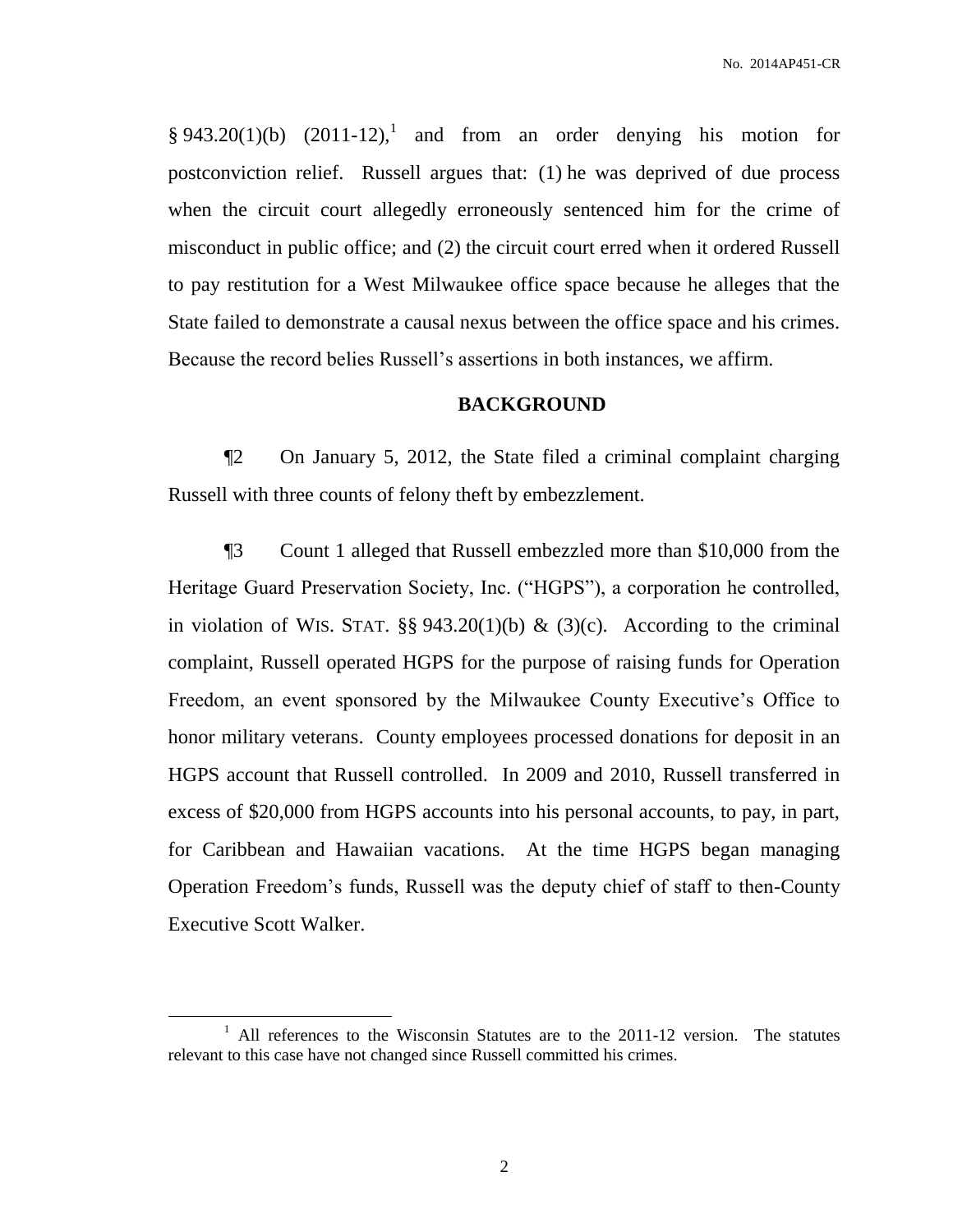¶4 Count 2 alleged that in 2007 Russell embezzled \$3000 from the Friends of Chris Kujawa campaign finance account, in violation of WIS. STAT.  $\S\S 943.20(1)(b)$  & (3)(bf). At the time, Kujawa was running for Milwaukee County Supervisor. Russell had sole control of the Friends of Chris Kujawa campaign finance account.

¶5 Count 3 alleged that in 2010 Russell embezzled \$550 from the Friends of Larry Spicer campaign finance account, in violation of WIS. STAT.  $\S\S 943.20(1)(b)$  & (3)(a). At the time, Spicer, like Kujawa previously, was running for Milwaukee County Supervisor. Russell assisted Spicer and was in sole control of Spicer's campaign finance account.

¶6 On November 29, 2012, Russell pled guilty to count 1. Count 2 and count 3 were dismissed and read in for sentencing.

¶7 The circuit court held the sentencing hearing on January 22, 2013. During the hearing, the circuit court questioned how Russell convinced Walker to transfer control of the Operation Freedom funds from the Alonzo Cudworth American Legion Post, who the parties agreed had been discharging its financial duties in an exemplary fashion, to HGPS, which Russell controlled. Russell confirmed that Walker knew that HGPS was controlled by Russell at the time HGPS took over Operation Freedom's financial matters.

¶8 After hearing arguments and sentencing recommendations from both the State and Russell, the circuit court made the following statements that are relevant to Russell's appeal:

> There's three counts here. The defendant pled guilty to count one, a series of thefts from the Heritage Guard Preservation Society. It's a 10-year felony. Five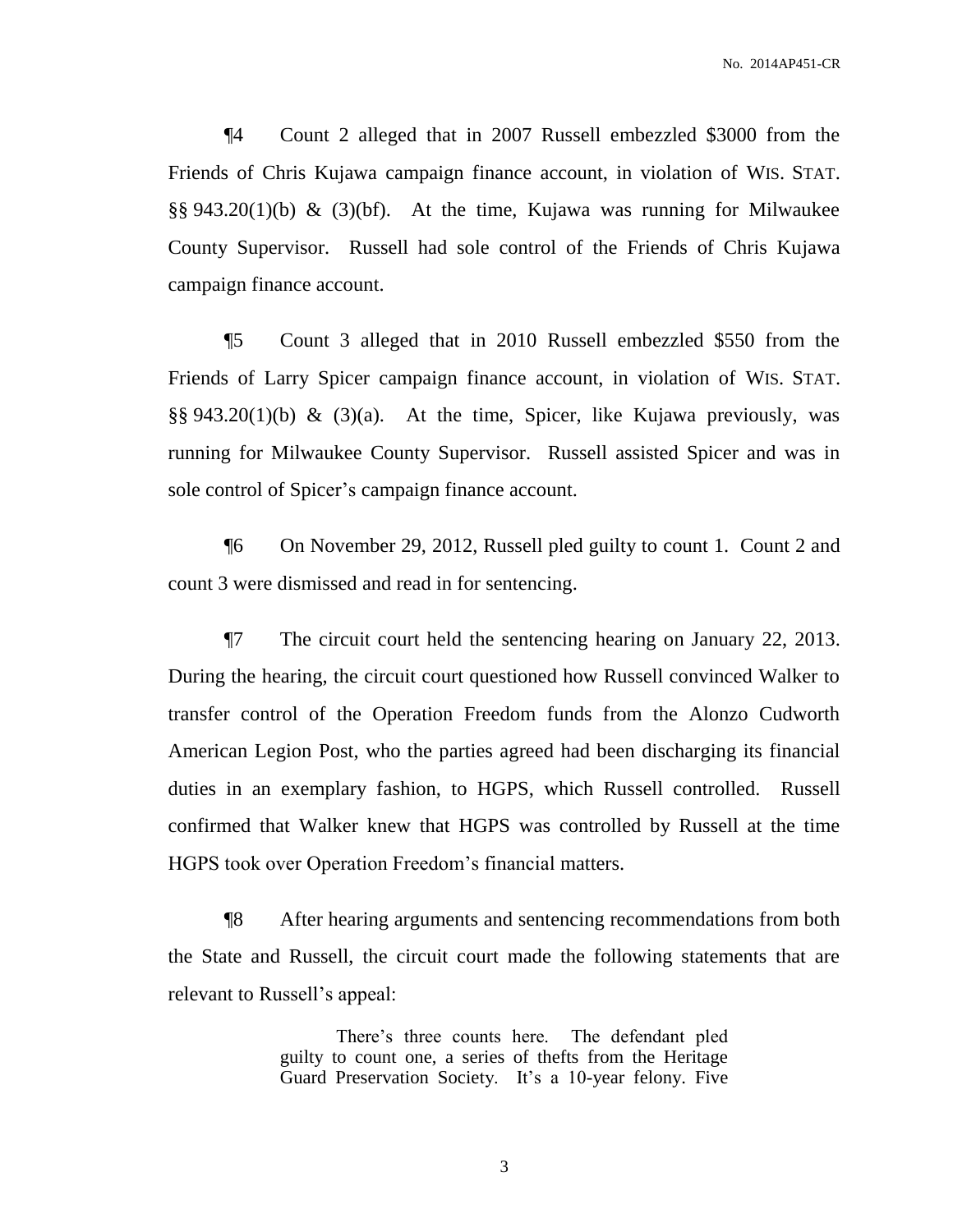years of confinement. Five years of extended supervision is the maximum penalty. ….

The most serious and disturbing charge obviously is count one, the charge the defendant pled guilty to, which is misconduct in public office. It is not a theft as I think has been reported. It's misconduct in public office which I think is a lot more serious than a misdemeanor theft or even a felony theft. The felony -- the fact that money was stolen, which is a felony which led to the misconduct in public office, I think is very important.

I think the charge, as I said, misconduct in public office, speaks for itself. The defendant in this case was the number three official in the county executive's office and clearly had a hand in transferring the funds being held in trust by the Alonzo Cudworth Post to the Heritage Guard Preservation Fund which he had taken control of. And that's why I asked the questions I did. To me it appears to be a scheme to gain control of the funds and that's why he either lobbied or convinced the county executive at that time to transfer the funds which obviously was a mistake, especially in light of the fact that the funds had been stolen by a private individual previously[.] …

¶9 The circuit court subsequently rejected the presentence report writer's recommendation for probation with condition time, stating, as relevant to Russell's appeal:

> I respect her recommendation but I'm not bound, especially since misconduct in public office is not a common crime such as felony theft, robbery or burglary which I believe are more relevant for a COMPAS evaluation and recommendation from the presentence writers.<sup>[2]</sup>

 $\overline{a}$ 

….

….

<sup>. . .</sup>

 $2^2$  COMPAS is a statewide automated risk and needs assessment tool utilized by the Wisconsin Department of Corrections.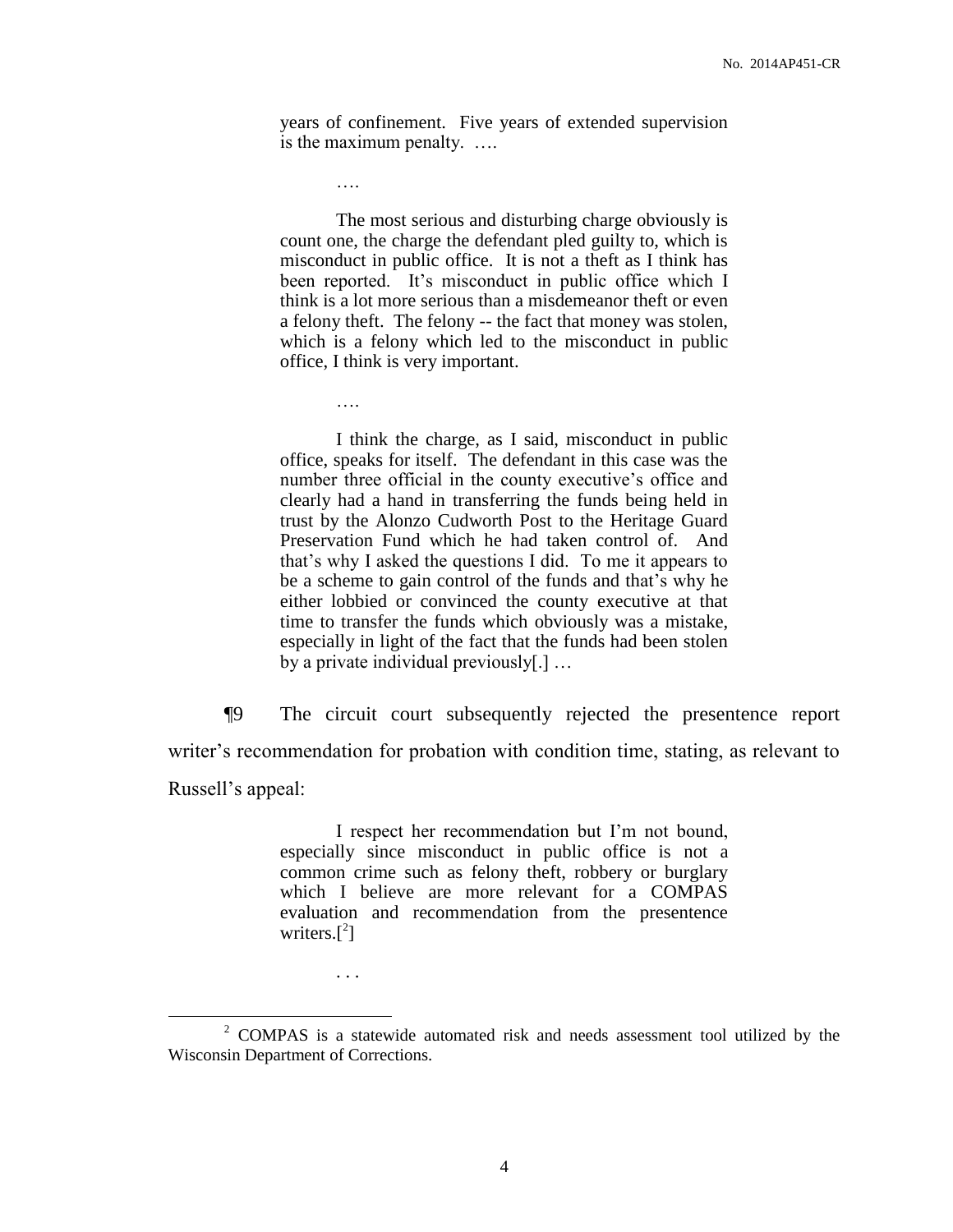Therefore, I find, based upon all the facts that I've discussed here, that probation is inappropriate and would duly [sic] diminish the serious nature of all these crimes, especially count one, which is a crime that you pled guilty to.

Therefore, based upon all these factors, the court is sentencing you to seven years in the Wisconsin state prison broken down to two years of confinement, five years of extended supervision. …

¶10 Later that same day, the circuit court recalled the case with the parties present, and the following exchange occurred:

> THE COURT: Okay. We're here on my own motion. In fact, I tried to after sentencing within a couple minutes, I wanted to go back on the record to clarify something but [defense counsel] had left already. In fact, both parties had left already and we had other cases. So I had my clerk call you to ask you to come back this afternoon. I'm sorry for dragging you up here.

> And this is on my own motion because it was my recollection, and I know I said it, I talked during sentencing about misconduct in public office. And I think I made the statement, and I wrote this down, misconduct in public office speaks for itself I believe I said that.

The defendant was not charged with misconduct in public office. I was aware of that. I even said in the beginning he pled guilty to count one which was theft. The court's reference to misconduct in public office was a reference to him being deputy chief of staff at the time. It was a characterization. I was viewing this as a fact, not as a charge, because this happened while he was in public office.

So the court did not sentence him, and I'm just doing this for the record, for misconduct in public office but for the felony theft case. And the court only made reference at that point, and I think I said it later on at the end talking about the presentence about misconduct in public office is not a common crime. It should have been theft by an official in public office is not a common crime. And that's why I thought the COMPAS evaluation was insufficient.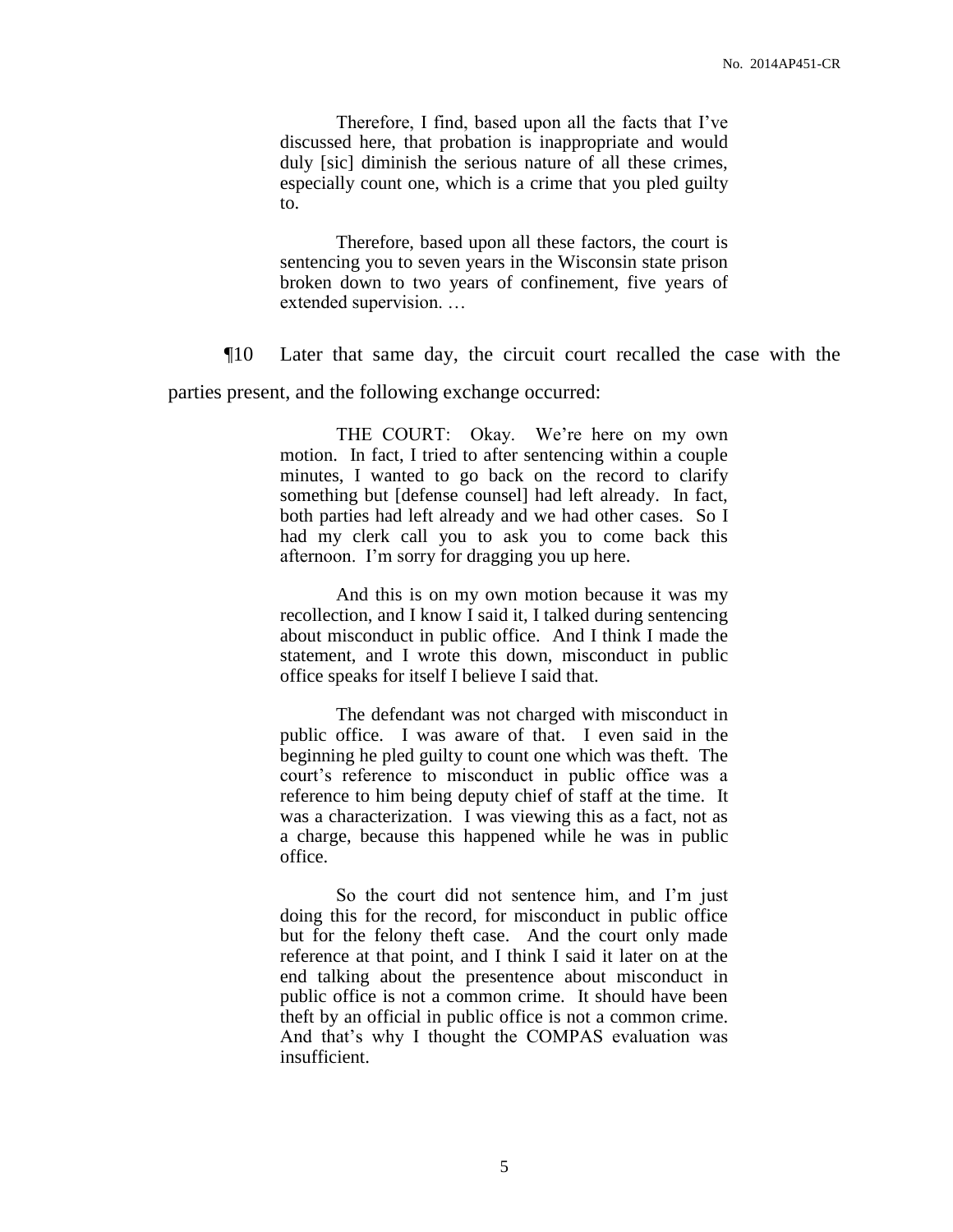So again, this was on my own motion. It wasn't asked for by the defense or the state. But I think just for the record in case there's any appellate issue, I wanted to clarify what the court meant. And I think I inartfully characterized his position. While I knew his position but I inartfully described one of the factors that the court considered. The state wish to add anything or not?

[PROSECUTOR]: No. Other than to say that I understood your remarks always as being misconduct with a small M as opposed to a reference to the actual charge.

THE COURT: And I think other people in the court took it that way. But when you read a transcript, and I don't know how my court reporter would type that up, it could be put in capitals. So I just want to make sure that there's no misunderstanding. [Defense counsel.]

[DEFENSE COUNSEL]: I don't wanna drag this out any further than it needs to be. However, the phrase was not just misconduct. It was in public office which in Your Honor's view aggravated the crime. And Mr. Russell has a due process right to be sentenced on accurate information, accurate facts. And all the information that's been presented to the court indicates that the actions, what Mr. Russell pled guilty to, never occurred while he was in public office. So I don't know -- That's where the confusion lies.

THE COURT: Okay.

[DEFENSE COUNSEL]: Public office. Not misconduct. Clearly there was misconduct because there was a theft.

THE COURT: Okay. I think the court emphasized the fact that -- And I read the letter from Scott Walker to the Alonzo Cudworth Post and I asked the questions about who came up with the idea. And at the time when it was transferred I think he was deputy chief of staff. Correct me if I'm wrong. Was he?

[DEFENSE COUNSEL]: In that position or part of the housing.

THE COURT: No. I don't think he was at WHEDA. He was deputy chief of staff at the time. Well, he can clarify it. Or he doesn't have to say anything.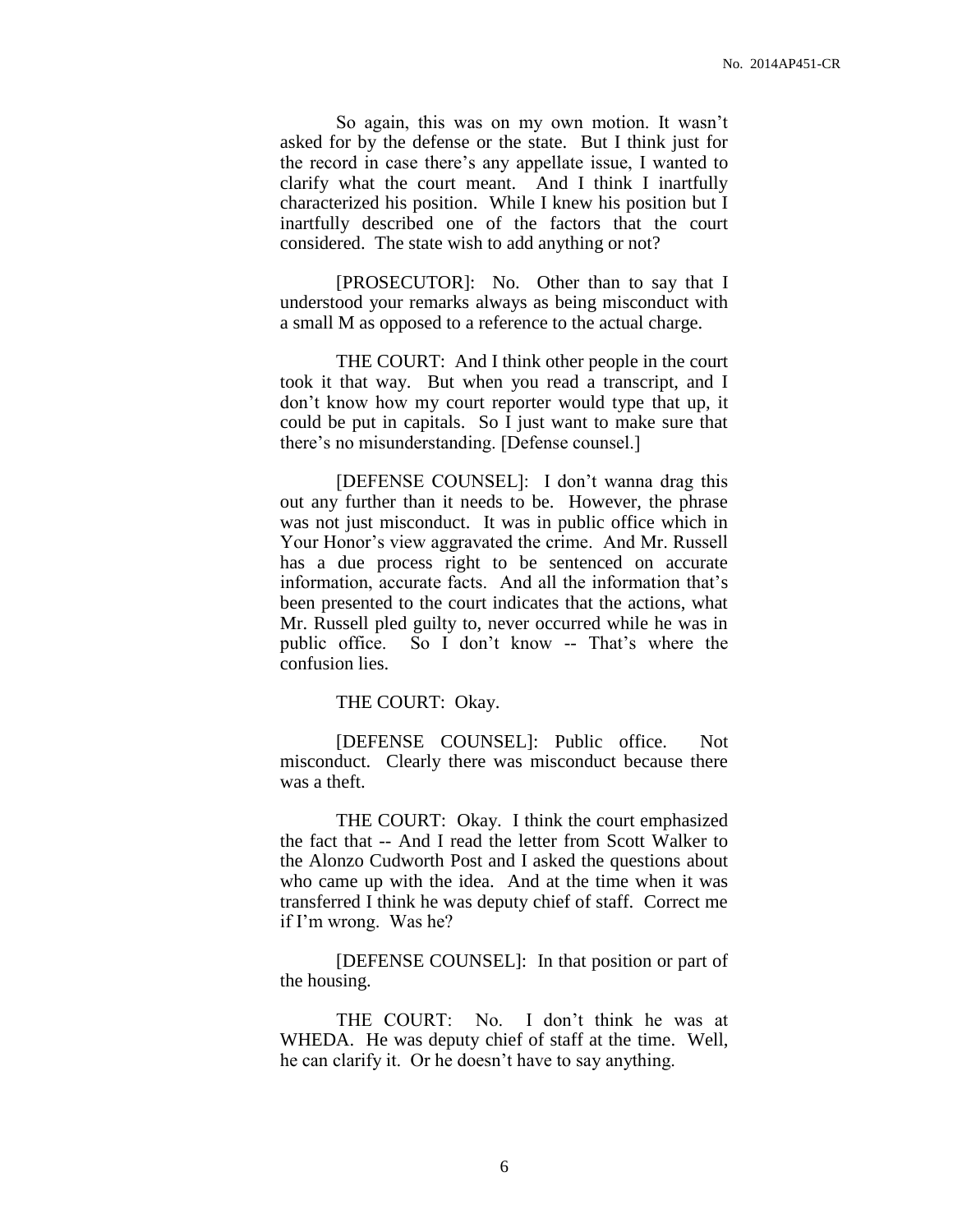[PROSECUTOR]: Judge, the defendant was the deputy chief of staff from 2009 through March of 2010. And then in March of 2010 he transferred over to the city campus building where he was director of housing.

THE COURT: Okay.

[PROSECUTOR]: So when the initial transfers were made and when the corporation was turned over to him, he was in fact the deputy chief of staff.

THE COURT: And that was my point. And that's why I asked about the letters between Scott Walker sent the Alonzo Cudworth Post and asked him the question whose idea was it. Did you -- Was it Scott Walker or your idea. And that's why maybe I went off track about the reference.

But as I said, the court had the presentence, took the plea, I sentenced him based upon I believe accurate information. I may have misspoke about minor aspects of this and that's why on my own motion I brought the parties back here.

¶11 On April 26, 2013, the circuit court held a restitution hearing. During the hearing, the State introduced evidence demonstrating that Russell applied for and was granted an occupancy permit for HGPS office space at 5304 West Greenfield Avenue in the Village of West Milwaukee for an "office providing services to veterans." The State also introduced evidence showing that Russell issued two HGPS checks to the property owner of that office space, a \$550 security deposit, and \$4500 in rent from August 10, 2010, until July 31, 2011. At the time the office was originally rented in August, HGPS had concluded its latest Operation Freedom event more than a month prior and Operation Freedom had no future events planned.

¶12 Robert Stelter, an investigator for the Milwaukee County District Attorney's office, testified that he assisted in the execution of a search warrant at the West Milwaukee office on December 7, 2010. He testified that based upon his observations of the premises, it did not appear to house an operation that was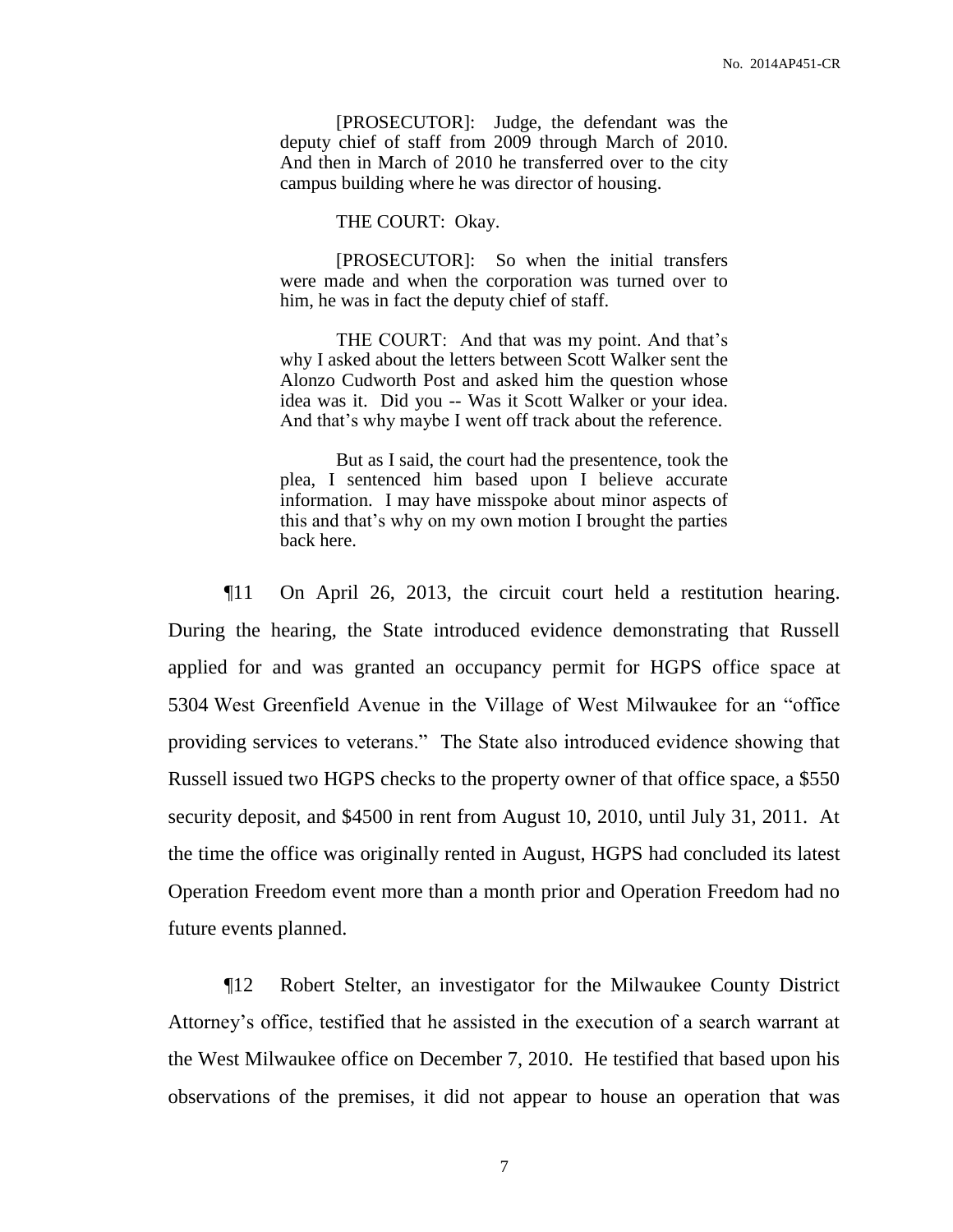dedicated to the service of veterans. With respect to HGPS's operations, Stelter testified that he recovered:

- some cards announcing an HGPS-sponsored Operation Freedom event planned for July 2011;
- a letter from the Forrest County Potawatomi Foundation regarding a \$15,000 donation;
- a folder for HGPS taxes; and
- the occupancy permit naming HGPS as the occupant.

¶13 Stelter also testified that he uncovered other documents and items at the office that demonstrated that Russell was using the office for his own personal endeavors, including:

- a large sign for Regent Realty, a business owned by Russell;
- a Regent Realty client trust account checkbook;
- a file folder for the Soldiers Home Foundation, of which Russell was the treasurer;
- business cards for Runner Media (a business owned by Russell), Regent Realty, and for a State Farm insurance agent;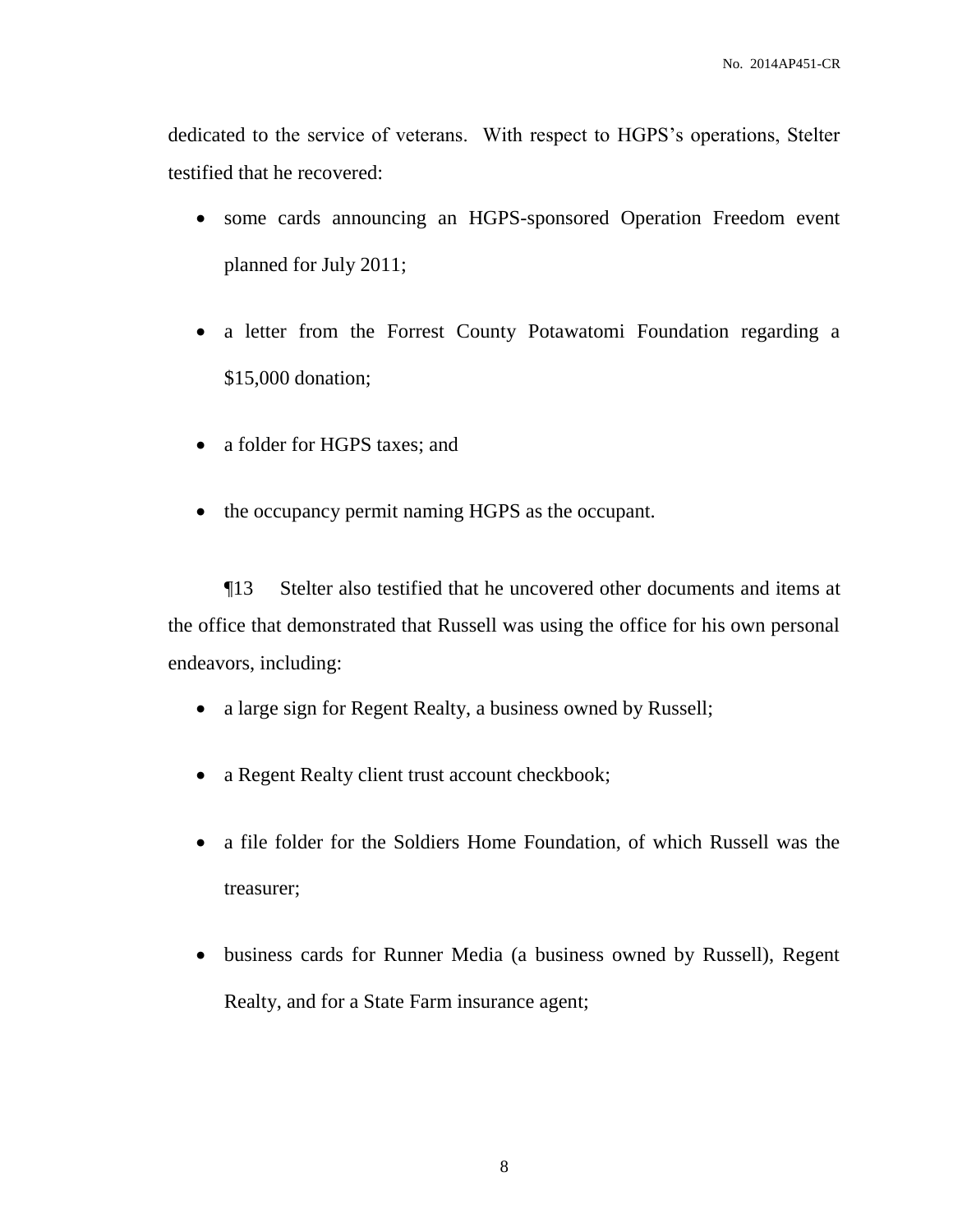- two file cabinets containing mostly real estate files, including one drawer labeled "active listings," but also containing records relating to Russell's employment by Milwaukee County and a variety of other things having nothing to do with HGPS;
- Regent Realty "for sale" signs in a back storage area;
- emails regarding Russell's political work;
- a letter from the Government Accountability Board telling Russell, who was the treasurer for the Milwaukee County Republican Party, that he failed to file a continuing campaign report; and
- correspondence relating to Russell's preparation to move to a condominium he planned to purchase in Sun Prairie, Wisconsin.

¶14 The State argued, based upon the documents found in the West Milwaukee office space, that it was not used "predominantly" for Operation Freedom, and that therefore Russell should be required to pay \$5050 in restitution, that is, the \$550 security deposit and the \$4500 in rent. The circuit court agreed and included the \$5050 as part of the total restitution order for \$23,621.04.

¶15 Russell filed a postconviction motion requesting resentencing on the basis that the circuit court relied on inaccurate information at sentencing, and a reduction of the restitution order by \$5050 for the West Milwaukee office rental. The circuit court denied his motion. Russell now appeals.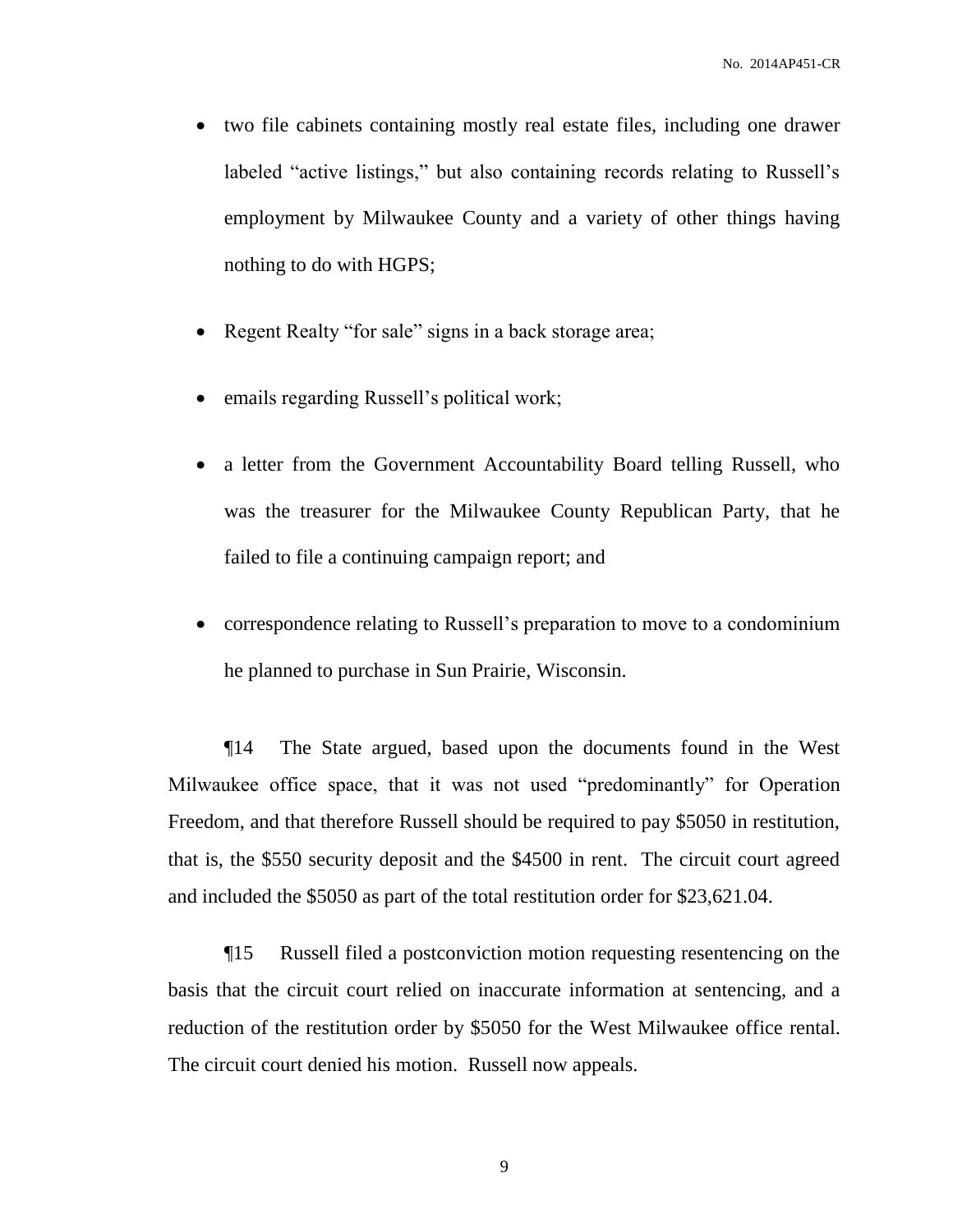#### **DISCUSSION**

¶16 Russell raises two issues on appeal. First, he argues that he was denied his right to due process when the circuit court allegedly sentenced him for the offense of misconduct in public office, rather than the felony theft offense with which he was charged and pled guilty. Second, he contends that the circuit court erred when it ordered Russell to pay restitution for rental of the West Milwaukee office space because Russell believes that the State failed to prove a causal nexus between the office space and the theft charges. We address each of Russell's claims in turn.

### **I. Russell has not proven that the circuit court erroneously sentenced him for the offense of misconduct in public office.**

¶17 Russell first argues that his right to due process was violated when the circuit court sentenced him on inaccurate information, that is, the circuit court's allegedly erroneous belief that Russell's conduct constituted the offense of misconduct in public office. The record belies his assertion.

¶18 "A defendant has a constitutionally protected due process right to be sentenced upon accurate information." *State v. Tiepelman*, 2006 WI 66, ¶9, 291 Wis. 2d 179, 717 N.W.2d 1. "A defendant who requests resentencing due to the circuit court's use of inaccurate information at the sentencing hearing 'must show both that the information was inaccurate and that the court actually relied on the inaccurate information in the sentencing.'" *Id.*, ¶26 (one set of internal quotation marks and quoted sources omitted). Our review is *de novo*. *See id.*, ¶9.

¶19 Here, Russell has failed to set forth evidence demonstrating that the circuit court "actually relied on the inaccurate information in the sentencing," to wit, he has not shown that the circuit court inaccurately sentenced him for the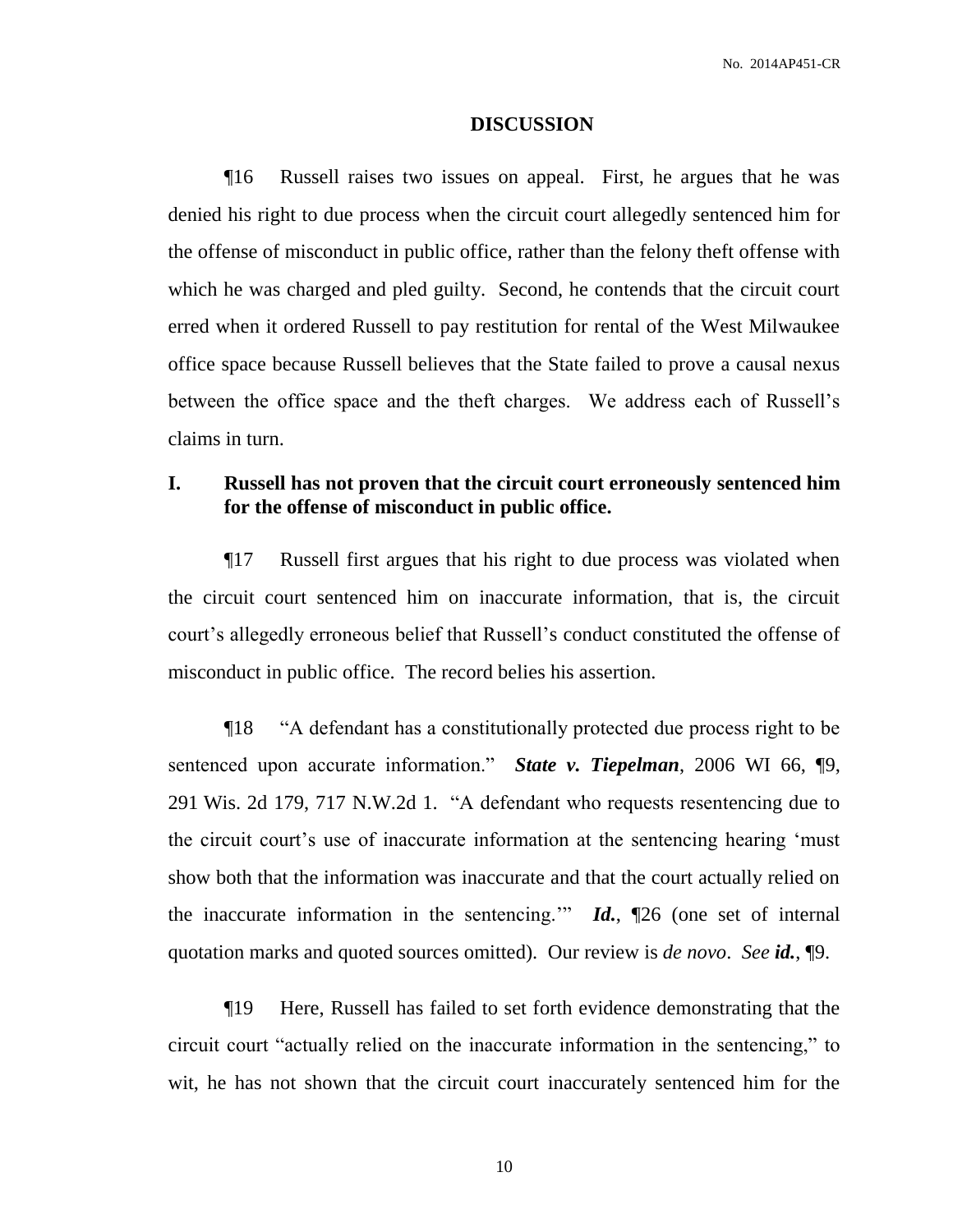offense of misconduct in public office. *See id.*, ¶26 (one set of internal quotation marks and quoted sources omitted).

¶20 Russell argues that the circuit court's remarks at sentencing reflect that, at the time it imposed sentence, the court believed it was sentencing Russell for the offense of misconduct in public office, an offense that is separate and distinct from the crime of theft. *See* WIS. STAT.  $\S\S 946.12 \& 943.20(1)(b).$ <sup>3</sup>

 $\overline{a}$ 

**Misconduct in public office.** Any public officer or public employee who does any of the following is guilty of a Class I felony:

**(1)** Intentionally fails or refuses to perform a known mandatory, nondiscretionary, ministerial duty of the officer's or employee's office or employment within the time or in the manner required by law; or

**(2)** In the officer's or employee's capacity as such officer or employee, does an act which the officer or employee knows is in excess of the officer's or employee's lawful authority or which the officer or employee knows the officer or employee is forbidden by law to do in the officer's or employee's official capacity; or

**(3)** Whether by act of commission or omission, in the officer's or employee's capacity as such officer or employee exercises a discretionary power in a manner inconsistent with the duties of the officer's or employee's office or employment or the rights of others and with intent to obtain a dishonest advantage for the officer or employee or another; or

**(4)** In the officer's or employee's capacity as such officer or employee, makes an entry in an account or record book or return, certificate, report or statement which in a material respect the officer or employee intentionally falsifies; or

**(5)** Under color of the officer's or employee's office or employment, intentionally solicits or accepts for the performance of any service or duty anything of value which the officer or employee knows is greater or less than is fixed by law.

(continued)

<sup>&</sup>lt;sup>3</sup> WISCONSIN STAT. § 946.12 states: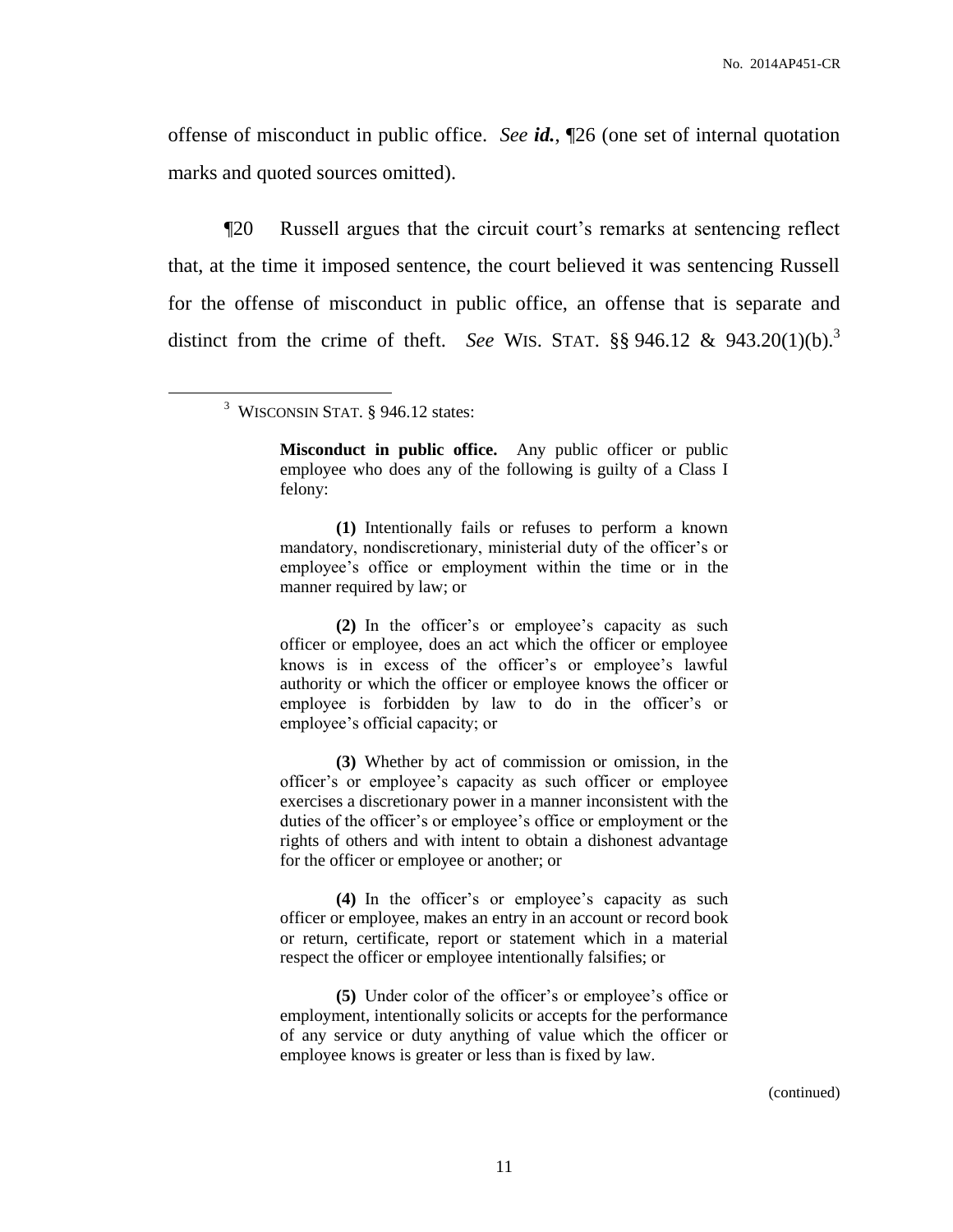No. 2014AP451-CR

Indeed, some of the circuit court's statements at sentencing, when viewed in isolation, suggest that the circuit court mistakenly thought that Russell was pleading guilty to the crime of misconduct in public office. However, upon reading the transcript as a whole, it is clear that the circuit court knew that Russell was pleading guilty to theft and sentenced him appropriately.

¶21 First, the circuit court, within a few hours of the sentencing, explicitly told the parties that it did not believe it was sentencing Russell for misconduct in public office, that is, that it did not "'rel[y] on … inaccurate information in the sentencing." *See Tiepelman*, 291 Wis. 2d 179, ¶26 (one set of internal quotation marks and quoted sources omitted). Immediately after the sentencing hearing, the court realized some of its statements referencing misconduct in public office could be misconstrued and reconvened the parties that

#### WISCONSIN STAT.  $\S$  943.20(1)(b) states:

 $\overline{a}$ 

**Theft. (1)** ACTS. Whoever does any of the following may be penalized as provided in sub. (3):

 $(a)$  …

(b) By virtue of his or her office, business or employment, or as trustee or bailee, having possession or custody of money or of a negotiable security, instrument, paper or other negotiable writing of another, intentionally uses, transfers, conceals, or retains possession of such money, security, instrument, paper or writing without the owner's consent, contrary to his or her authority, and with intent to convert to his or her own use or to the use of any other person except the owner. A refusal to deliver any money or a negotiable security, instrument, paper or other negotiable writing, which is in his or her possession or custody by virtue of his or her office, business or employment, or as trustee or bailee, upon demand of the person entitled to receive it, or as required by law, is prima facie evidence of an intent to convert to his or her own use within the meaning of this paragraph.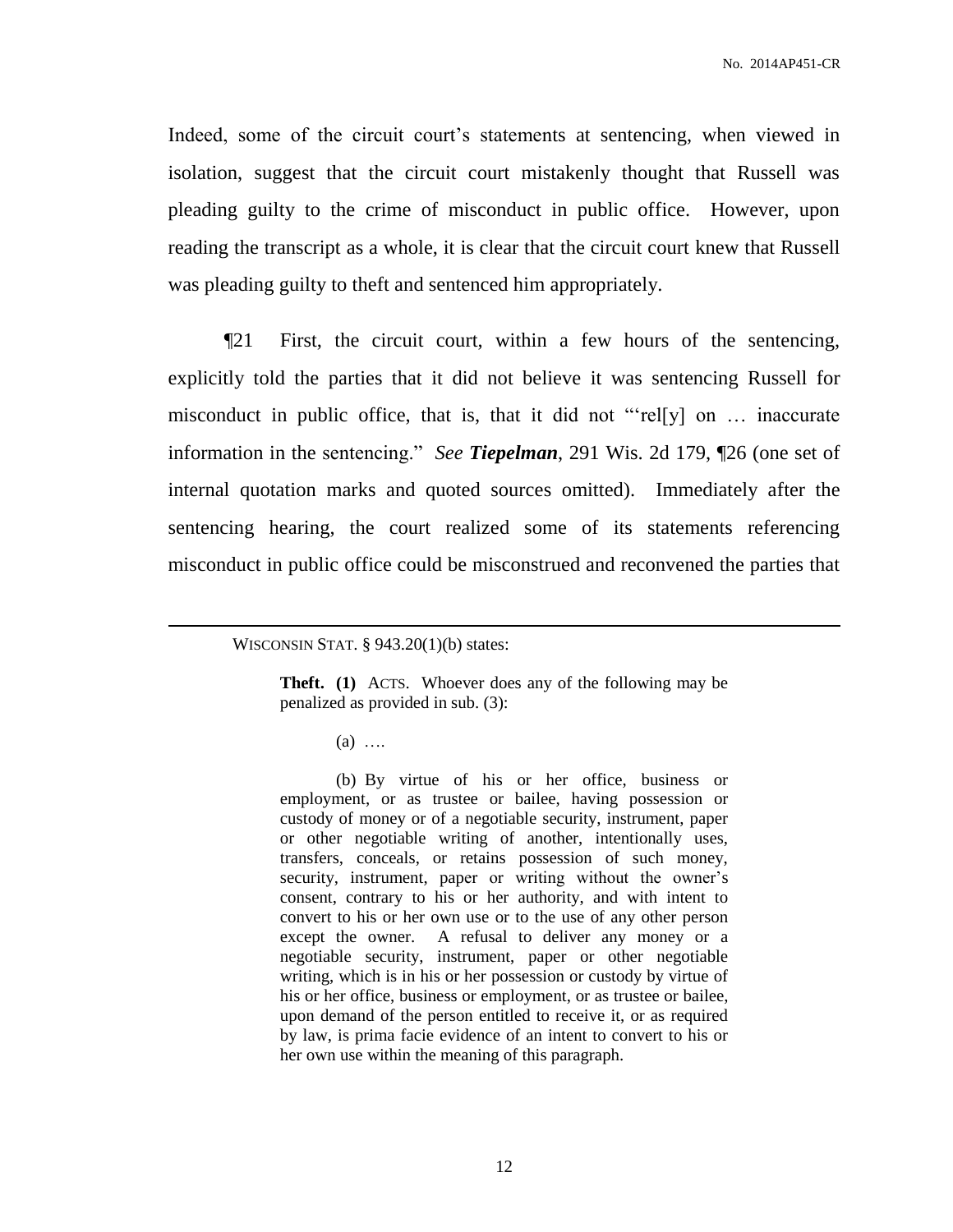No. 2014AP451-CR

afternoon to clarify its comments. When the court was able to reconvene the parties a few hours after the initial sentencing, it explained that its "reference to misconduct in public office was a reference to him being deputy chief of staff at the time. It was a characterization. I was viewing this as a fact, not as a charge, because this happened while he was in public office." The circuit court went on to explicitly state that it "did not sentence him … for misconduct in public office but for the felony theft case."

¶22 Second, even if the circuit court had not clarified its statements regarding misconduct in public office, it is clear from the record that the court properly sentenced Russell to the theft charge to which he pled. The court began its sentencing remarks by correctly stating that "[t]he defendant pled guilty to count one, a series of thefts from the Heritage Guard Preservation Society. It's a 10-year felony. Five years of confinement. Five years of extended supervision is the maximum penalty." In other words, the trial court began the sentencing hearing by explicitly noting that Russell was pleading guilty to theft, not misconduct in public office, and the court then correctly recited the maximum penalties for theft. The court then noted that the two charges that were dismissed were also theft counts. The court also made many references to Russell's acts of theft, stating that Russell "st[ole] funds from a charity"; engaged in a "brazen act of greed"; "stole … 50 cents for every dollar that was raised"; and "took out some money as soon as [he] took control of the corporation." Furthermore, the court's sentence—seven years of custody—while well within the range of penalties permitted for a theft of more than \$10,000, *see* WIS. STAT. §§ 939.50(3)(g) &  $943.20(3)(c)$ , is more than twice the maximum penalty permitted for the crime of misconduct in public office, *see* WIS. STAT. §§ 939.50(3)(i) & 946.12.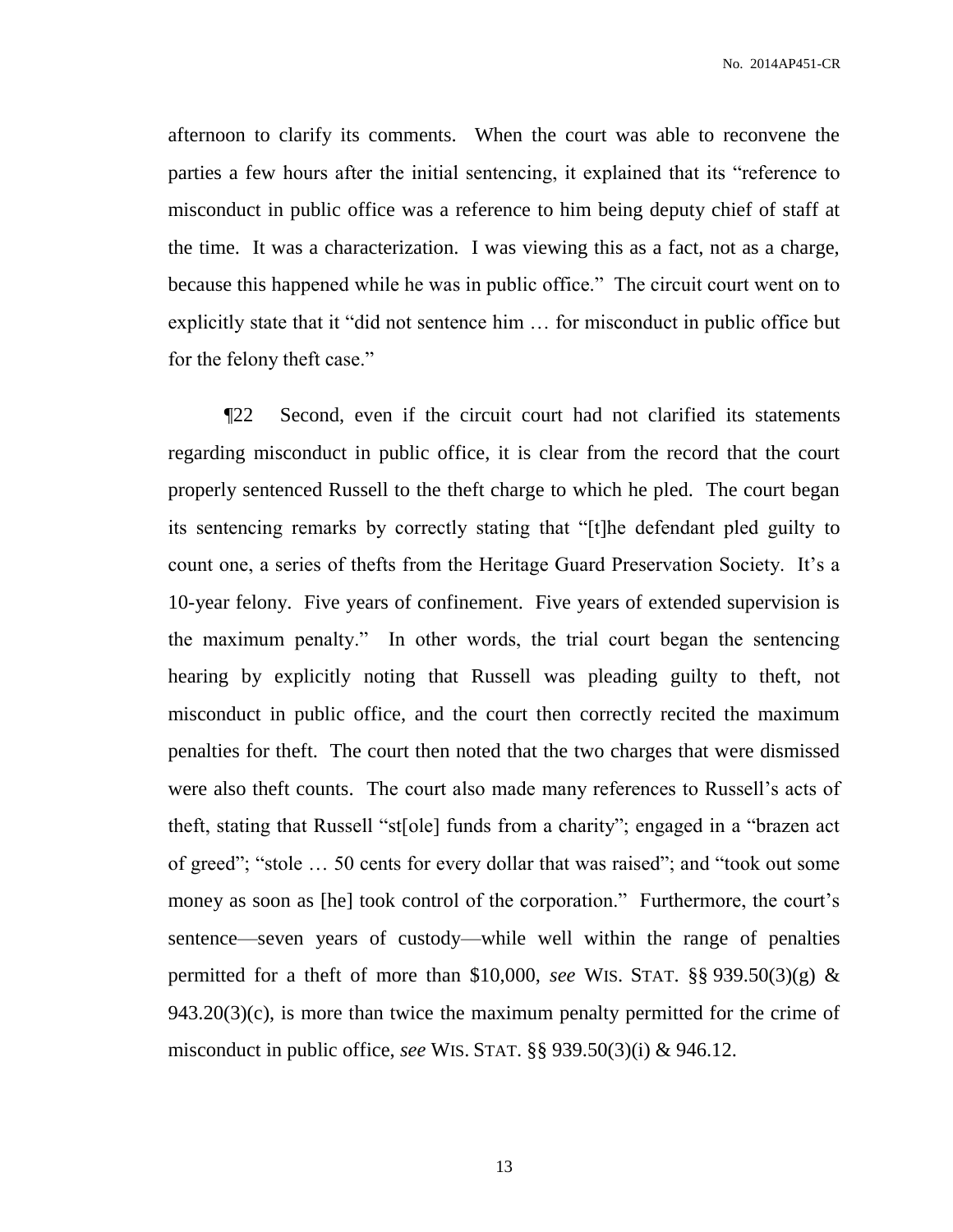¶23 The sentencing transcript, when read as a whole, makes it clear that the circuit court did not believe it was sentencing Russell for the offense of misconduct in public office. Rather, by referencing misconduct in public office the circuit court merely intended to note that Russell committed the offense of theft by virtue of his public position as deputy chief of staff to then-County Executive Scott Walker. Because the sentencing transcript demonstrates that the circuit court properly sentenced Russell for the crime of theft, and not for the crime of misconduct in public office, we affirm.

# **II. The circuit court did not err when it ordered Russell to pay restitution for the West Milwaukee office space.**

¶24 Finally, Russell argues that the State failed to establish that the security deposit and rental payment for the West Milwaukee office space were properly included as restitution because Russell does not believe that the State showed a causal nexus between the office space and his crimes. Russell believes that because investigators uncovered some nominal evidence that HGPS business occurred in the office, HGPS is not entitled to restitution for payment of the security deposit and rent. We disagree and affirm.

¶25 Restitution is governed by WIS. STAT. § 973.20, which requires courts to order restitution to the victim of a crime. Section 973.20(1r) requires a circuit court to "order the defendant to make full or partial restitution … to any victim of a crime considered at sentencing … unless the court finds substantial reason not to do so and states the reason on the record." A "'[c]rime considered at sentencing" is "any crime for which the defendant was convicted and any read-in crime." *See* § 973.20(1g)(a).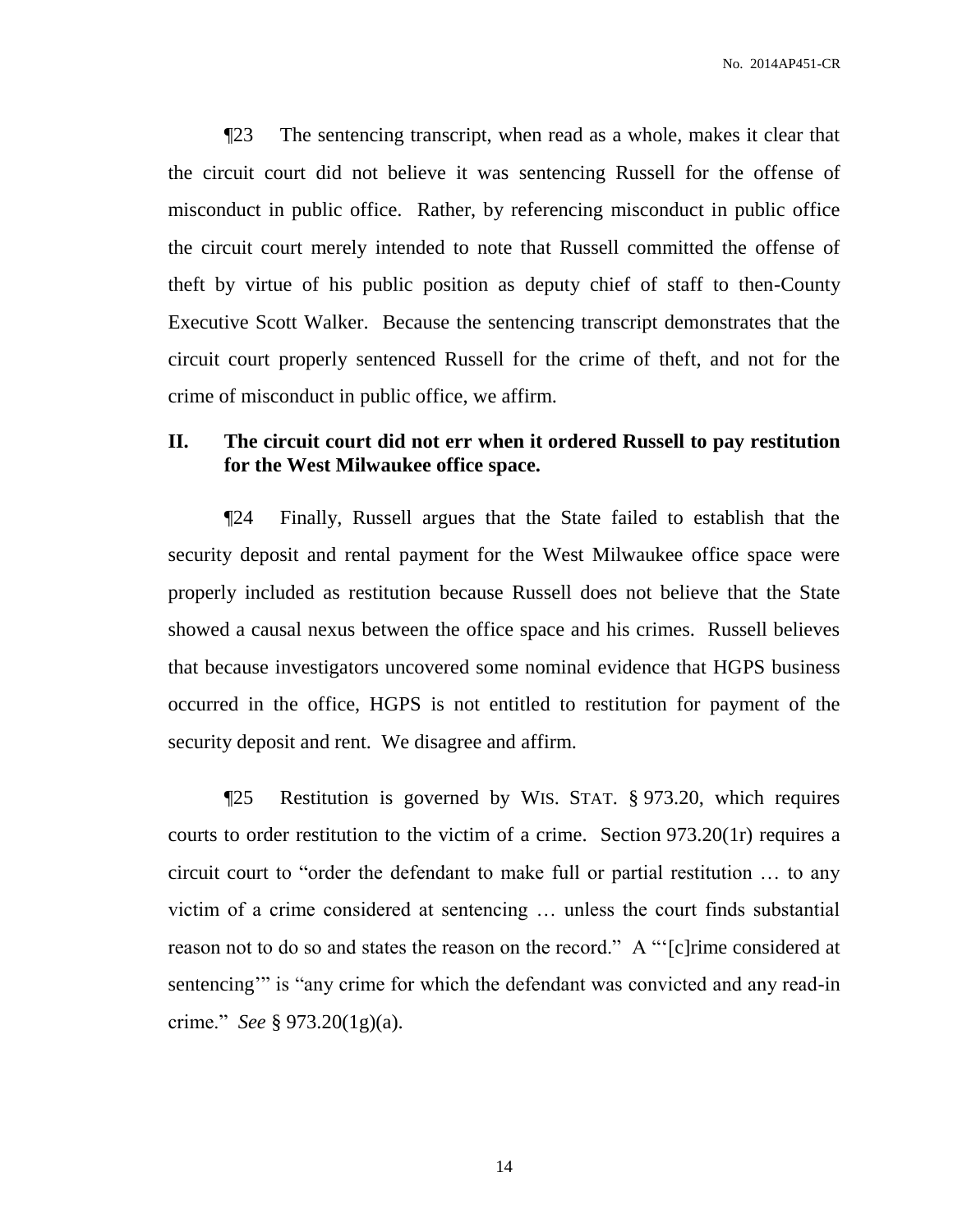No. 2014AP451-CR

¶26 Before a circuit court can order restitution, however, a causal nexus must be shown between the crime considered at sentencing and the disputed damage. *State v. Canady*, 2000 WI App 87, ¶9, 234 Wis. 2d 261, 610 N.W.2d 147. "In proving causation, a victim must show that the defendant's criminal activity was a 'substantial factor' in causing damage." *Id.* (citation omitted). "The defendant's actions must be the 'precipitating cause of the injury' and the harm must have resulted from 'the natural consequence<sup>[s]</sup> of the actions.'" *Id.* (citation omitted; brackets in *Canady*). The burden is on the victim to prove the amount of loss sustained as a result of a crime by the preponderance of the evidence. WIS. STAT. § 973.20(14).

¶27 A restitution request, including calculation of the appropriate amount of restitution, is addressed to the circuit court's discretion, and will be disturbed only where there has been an erroneous exercise of the discretion. *State v. Gibson*, 2012 WI App 103, ¶8, 344 Wis. 2d 220, 822 N.W.2d 500. Whether the circuit court is authorized to order restitution under a particular set of facts, however, presents a question of law subject to our *de novo* review. *Id.*

¶28 Here, the State produced sufficient evidence at the restitution hearing from which the circuit court could conclude that Russell used HGPS funds to rent an office used primarily for Russell's personal benefit rather than for HGPS's business activity. As such, the State met its burden of proving a causal nexus between Russell's theft conviction and the security deposit and the rent paid for the West Milwaukee office.

¶29 First, investigators found very little evidence of HGPS activity in the office, finding only: some cards announcing a HGPS-sponsored Operation Freedom event; a donation letter; a folder for HGPS taxes; and the occupancy